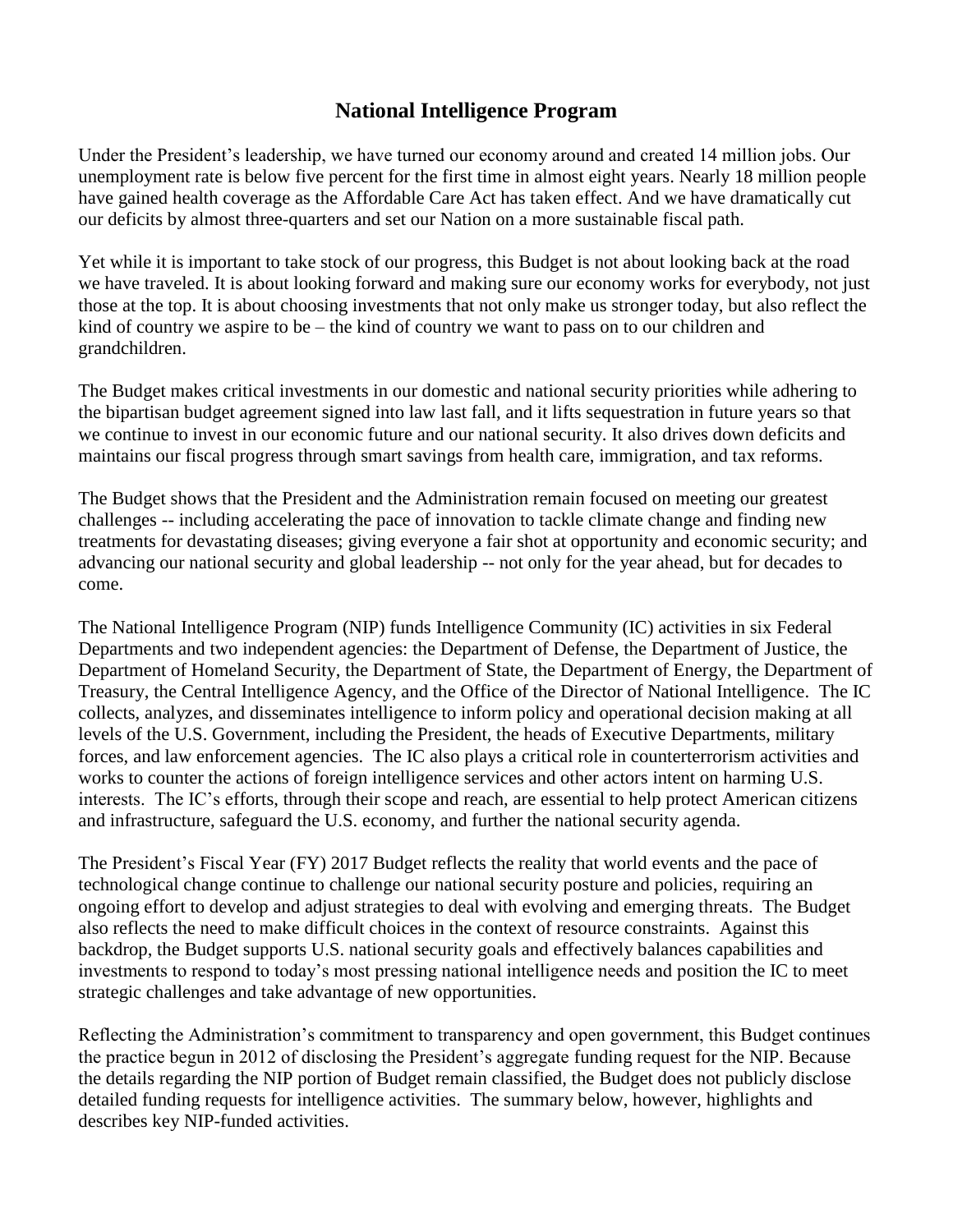## **Funding Highlights:**

Provides \$53.5 billion in discretionary funding for the National Intelligence Program to support national security goals and focus on the most critical capabilities. This includes:

- Sustaining key investments to strengthen intelligence collection and critical operational capabilities supporting counterterrorism, counterintelligence, and counterproliferation.
- Protecting the Intelligence Community's (IC) core mission areas and maintaining global coverage to remain vigilant against emerging threats.
- Promoting increased intelligence sharing and advancing IC integration through continued investment in enterprise-wide capabilities and use of cloud technology to facilitate greater efficiency and improve the safeguarding of information across the intelligence information environment.
- Identifying resources for strategic priorities, including advanced technology to improve strategic warning, enhanced collection and exploitation capabilities, and increased resiliency.
- Supporting ongoing Overseas Contingency Operations to respond to persistent and diverse threats while adjusting to the changing defense force posture as directed by the President.

## **Reforms:**

 Achieves savings by ensuring that the IC focuses on those programs that have the most impact and highest priority.

**Sustains key investments to strengthen intelligence collection and critical operational capabilities supporting counterterrorism, counterintelligence, and counterproliferation**. The IC continues to strengthen collection and lead operations to defeat al-Qa'ida and other violent extremists, including the Islamic State of Iraq and the Levant; identify and disrupt counterintelligence threats; prevent the proliferation of weapons of mass destruction; and provide strategic warning to policymakers on issues of geopolitical and economic concern.

**Protects the IC's core mission areas and maintains global coverage to remain vigilant against emerging threats.** The IC continues to focus on penetrating and analyzing the most high-interest and difficult targets around the world. In addition, it has also continued to provide global coverage to keep watch for new threats – whether political, economic, or military – and guard against intelligence surprise.

**Promotes increased intelligence sharing and advances IC integration through continued investment in enterprise-wide capabilities and use of cloud technology to facilitate greater efficiency and improve the safeguarding of information across the intelligence information environment**. IC investments will improve integration to more efficiently and effectively harness the strengths of programs that are spread across the 17 IC elements. The Budget expands the use of common, secure, shared IT capabilities and services in the IC by re-hosting more data and applications on the integrated cloud environment and increasing the number of common IC desktop users. The Budget continues to support the protection of critical networks that facilitate IC information-sharing and operational requirements and emphasizes the implementation of various information protection and access-control mechanisms. The IC is working to ensure that intelligence information flows anywhere and anytime it is required by any authorized user, from the President to troops on the ground.